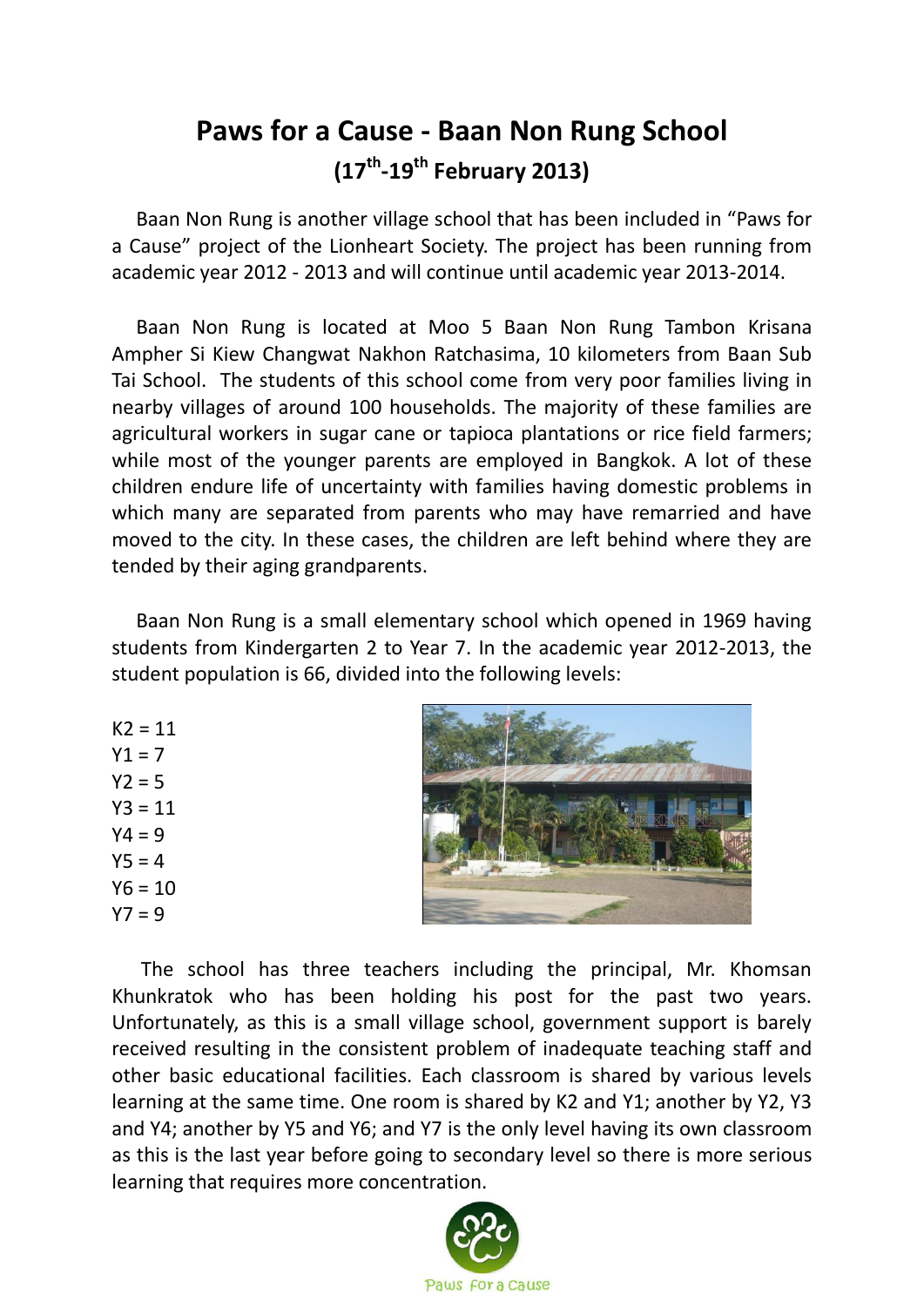The teachers are not able to teach effectively as one room is shared by different levels and having to conduct these classes simultaneously is truly a demanding task. The students struggle to understand what is being taught as they are given very limited time to learn. In one classroom, the Y2 students sit



together on the left side of the classroom while the Y3's sit on the right and the Y4's are seated all the way at the back of the classroom. Each level is taught accordingly and is given exercises while another group listens to the teacher. In addition to this, there are eight subjects required for each level to learn so the effectiveness of both teaching and learning is hardly achieved. The constant division of time and attention to these students create a very weak and unstable learning environment. If a teacher is required to attend a seminar or meeting elsewhere, then the students in that class need not come to school as there is no substitute teacher available. The remaining two other teachers are not able to replace the instructor as they themselves are totally occupied and burdened with managing their own classes. Thus, the test results of most of these students are very unsatisfactory.

 This wooden-structured school has been built for over 40 years but has never received any repair nor maintenance budget normally allotted for public schools in the country. Sadly, the government has set up a new policy of closing down small village schools in order to encourage the children in that particular area to attend middle or bigger- sized schools (with more teachers) as a way to reduce national spending. In reality, this is very difficult for distant villages since these locals are very poor. The children normally walk to school and anywhere else farther from home would necessitate them to take either a



public transport ("song taew") or bicycle ride. Both of which would require money that the locals are definitely short of. If the school is too far from where they live and walking is not an option, they are forced to stay home and lose the opportunity to receive any formal education.

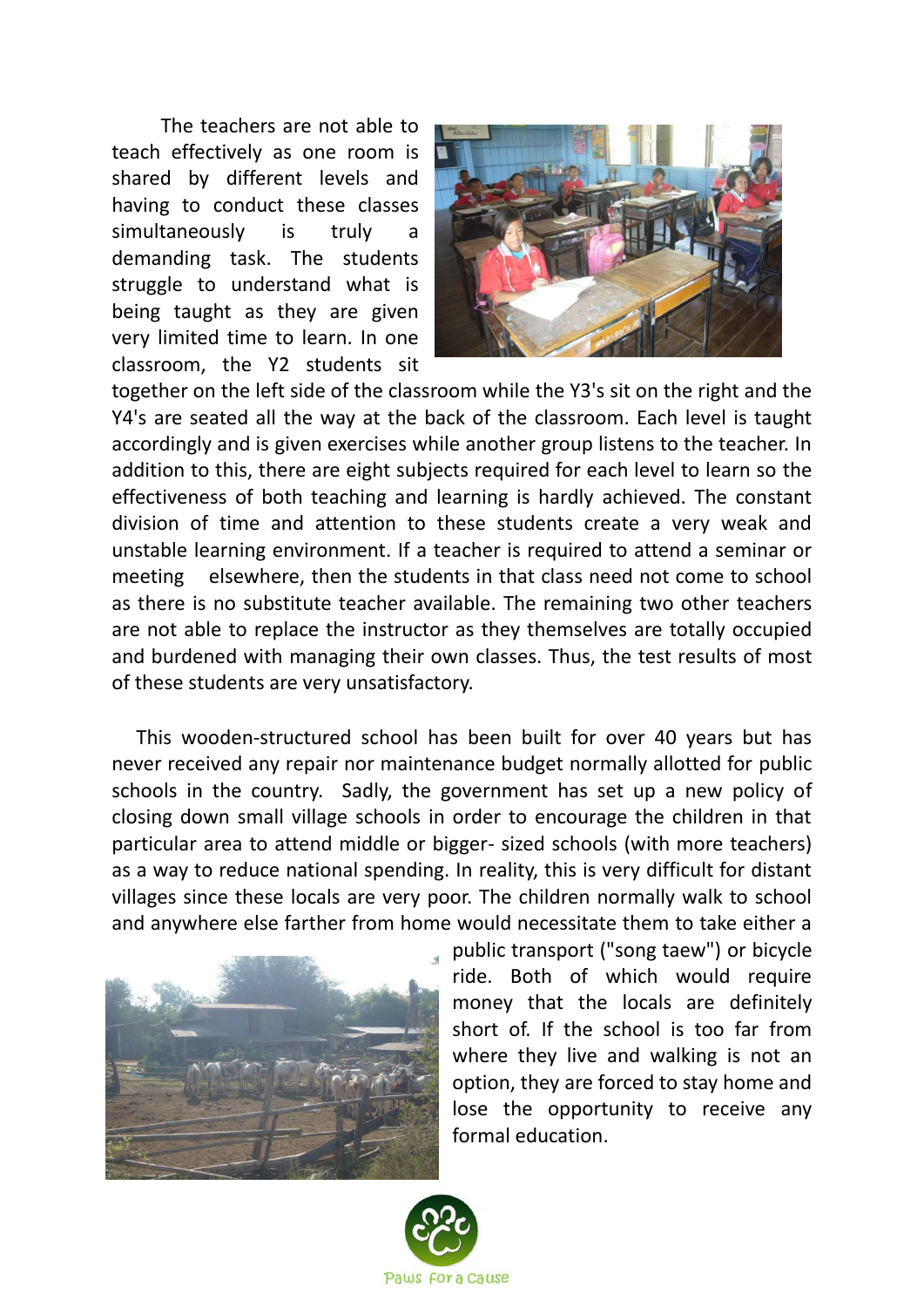The reality is that the existence of these small village schools is inevitable even if there is a problem of staff inadequacy and low standard of teaching. But sadly, no matter how passionate the teachers are in their chosen profession who are assigned to these small schools, the lack of government support and assistance from public or private organizations significantly affect their sense of commitment and determination in helping these children. After some period of service, they eventually request for transfers to other (bigger) schools, thus leaving Baan Non Rung with insufficient staff again. Many times, the villagers themselves have even contributed their own money and pulled together their meager resources for any necessary school repair or construction.

 Most students who finish the primary level are required to carry on to obligatory secondary level by the government until Y10. Regrettably, most of these students discontinue at Y8 or Y9. They are forced to leave school due to situations at home and are either needed to help their parents earn money or look after their siblings. Luckily, they live simple lives and food may be found in their natural environment, preventing them from starving or having to shoulder costly food expenses.

 From what we have seen from the current school situation and learned from the students and teachers, we have come to realize that their problem is indeed serious - probably more complicated than we had expected and much bigger than what we can actually handle. However, we still believe that in our own small way, we may be able to offer at least some form of help or support and bring a bit of happiness to these unfortunate children.

During the half-term break,  $18^{th}$ - $19^{th}$  February 2013, the Lionheart Society visited Ban Non Rung School and donated much needed learning materials, sports equipment as well as some monetary assistance for some deserving students. We also performed actual teaching of academics and arts to various group levels. It was again, a very memorable trip for everyone; the children were so happy and enthusiastic for the care and attention we have generously given them on this rare occasion.

 For the next school year 2013-2014, the Lionheart Society will be returning to Ban Non Rung School to visit the children and conduct regular follow-ups thereafter.

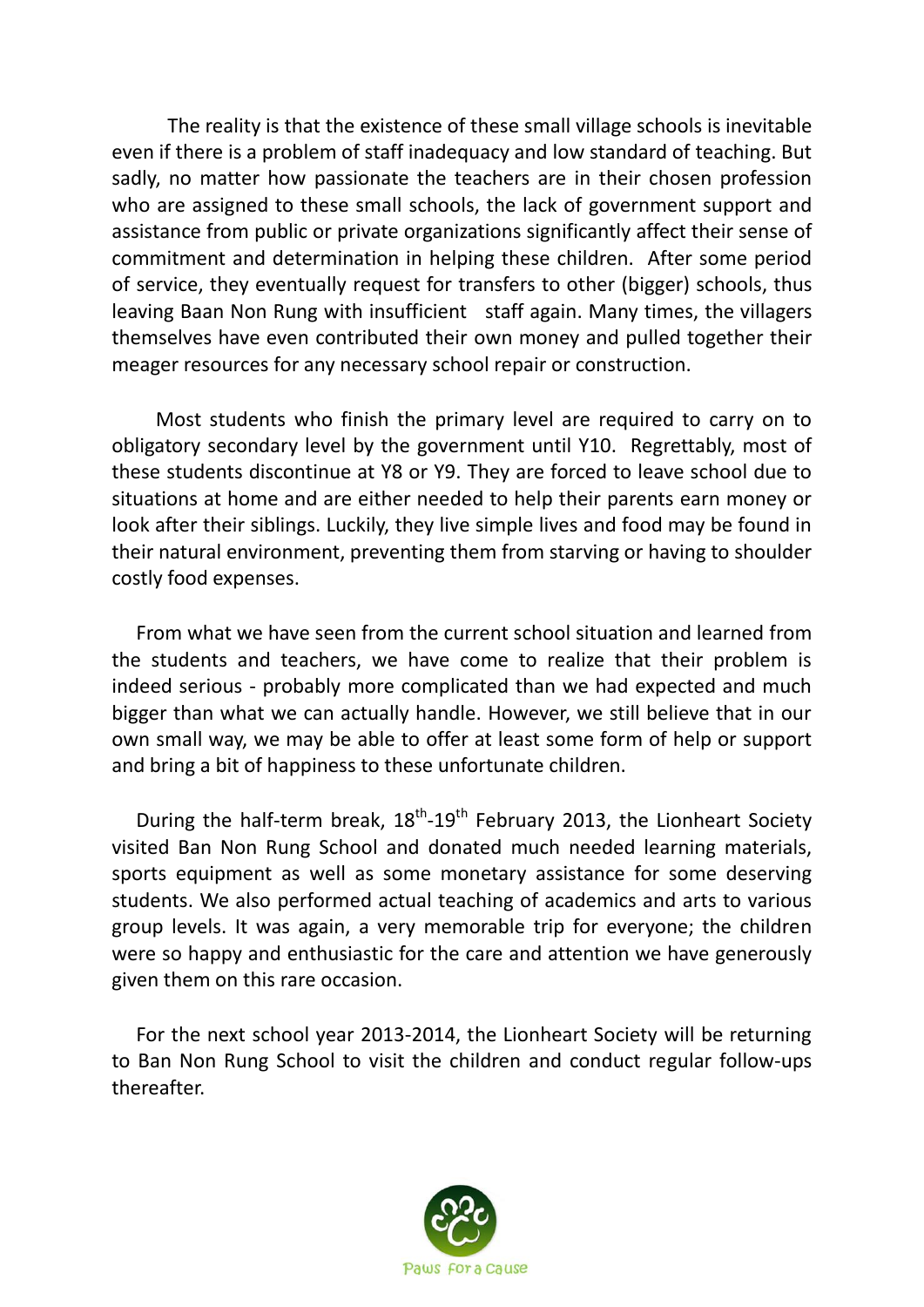## **Donations from Year 4**

Year 4 students and teachers have worked together to sell arts and craft products to parents in order to purchase learning equipment to be donated to Baan Non Rung School - one of the schools the Lionheart Society is supporting.







Year 4 students and teachers who have contributed to this generous donation.